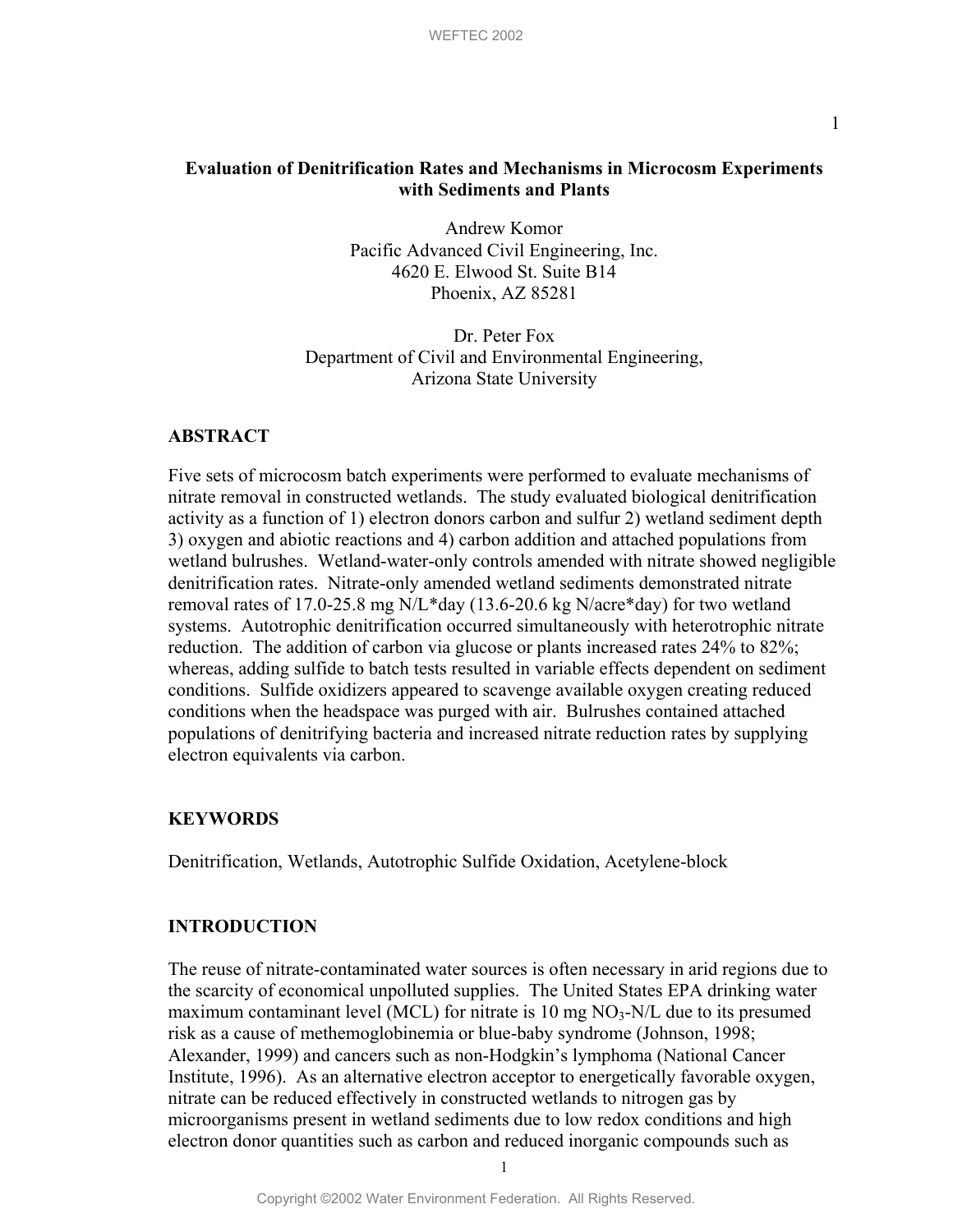- 1. To determine the effect of electron donor (carbon sources and sulfide) on denitrification activity
- 2. To determine the effect of sediment depth on microbial denitrification activity
- 3. To determine the influence of oxygen and potential abiotic mechanisms
- 4. To determine the effects of plants and microbes attached to the plants on denitrification activity.
- 5. To determine the potential for nitrous oxide production from wetland sediments by adding sulfide and acetylene.

Mechanisms for biological denitrification include heterotrophic activity, with bacteria using carbon as the electron donor and organic carbon as the carbon source, and autotrophic activity using non-organic electron donors. Until the relatively recent acceptance of nitrate removal mechanisms in constructed wetlands without a seasonably sustainable organic carbon supply (Wass, 1999; Nahar, 2000), standard theory for biological denitrification in wetlands was based solely on heterotrophic nitrate reduction. Heterotrophic denitrifying bacteria dominant in soils include *Pseudomonas* and *Archomobacter* (Hammer & Knight, 1994). Equation 1 is a microbial reaction for heterotrophic denitrification using methanol as a carbon source (USEPA, 1993).

(1) NO3 - + 0.833 CH3OH = 0.5 N2 + 0.833 CO2 + 1.167 H20 + OH-

In wetland systems input of particulate and dissolved organic carbon is highest due to macrophyte senescence in the autumn of the year and lowest in the spring due to plant growth (Weisner, et al., 1994). Therefore, organic carbon supplies are highly variable dependent upon the season and can be limiting. End products of particulate carbon degradation pathways include a variety of simple fatty acids, particularly acetic acid, that are ultimately used as a carbon source for nitrate and sulfate reduction (Reddy and Graetz, 1988). Nitrate reduction is favored over sulfate reduction due to increased energy release (difference of approximately 400 mV per mole); however, conditions exist where a carbon source can be used exclusively for sulfate reduction (Burgoon, 1993). Sulfate that is subsequently reduced to sulfide is stored in the anaerobic layers of wetland sediments where it can diffuse into solution (Reddy and Patrick, 1984).

It is of conventional theory that carbon is the limiting factor in the efficacy of biological denitrification in wetland systems based on biomass growth cycles. The addition of sodium acetate to constructed wetlands has been shown to significantly increase denitrification rates (Kozub & Liehr, 1999). Gersberg et al. (1983,1984) supported this theory when they added shredded plant biomass, methanol, or primary effluent to wetland systems and showed some of the highest field nitrate removal rates ever recorded (7.7- 12.5 kg N/acre\*day). Others have demonstrated this same concept by enhancing denitrification in constructed wetlands by adding glucose or glycerol (Dahab, 1991). Heterotrophic denitrification by an external carbon source is a widely used, proven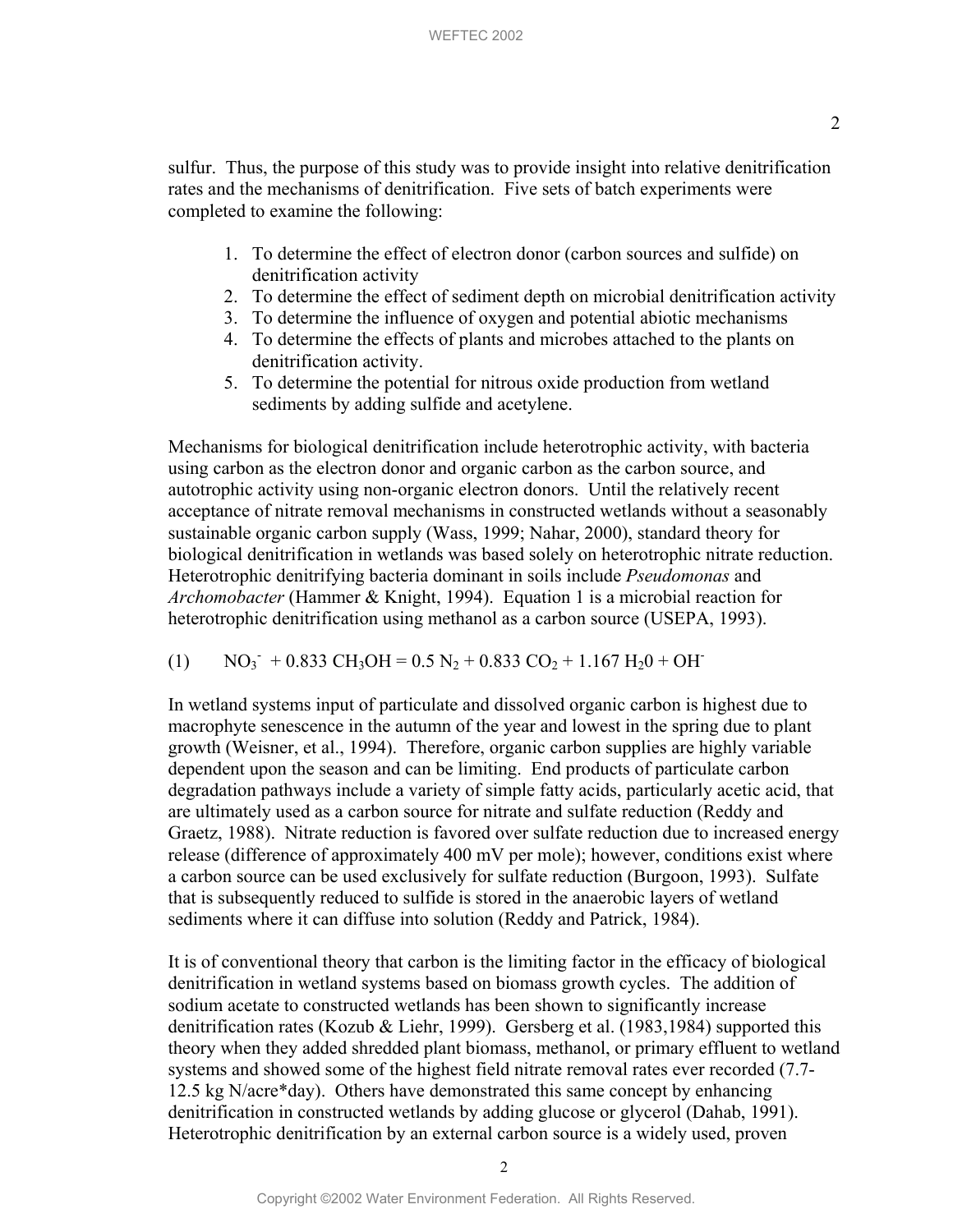biological treatment technology. High cost and safety concerns associated with external carbon addition, coupled with increases in disinfection by-product formation potential, reduce the attractiveness of this treatment option.

Autotrophic denitrification is based on chemolithotrophic respiration of an inorganic carbon source  $(CO_2)$ . *Thiobacillus denitrificans* and other sulfur-oxidizing species have long been used in industrial biological denitrification processes with a relatively high degree of success (Koenig & Liu, 1996). Bench-scale and laboratory chemostat batchcultures have also shown adequate nitrate removal rates by autotrophic species (Flere and Zhang, 1998, and Justin and Kelly, 1978a). Aminuddin and Nicholas (1974b) and Flere and Zhang (1998) demonstrated that *T. denitrificans* even reduces nitrate under aerobic conditions due to oxygen uptake inhibition during sulfite oxidation. The denitrification rates of certain *T. denitrificans* strains were found to be the same at 5˚C as 20˚C (Trouve et al., 1998).

Although numerous bench, pilot, demonstration, and full-scale treatment schemes using autotrophic media exist to treat nitrate-contaminated waste streams, only in the past few years has this biological mechanism been established in wetland systems as a method for denitrification during periods of low organic carbon supplies. Equation 2 is an autotrophic denitrification reaction using sulfide as an electron donor and carbon dioxide as a carbon source.

(2)  $NO_3 + 0.74 S^2 + 0.1886 CO_2 = 0.74 SO_4^{2} + 0.48 N_2 + 0.037 C_5 H_7 O_2 N$  $+ 0.1H^{+} + 0.37H_{2}O$ 

*NOTE: Equation 2 calculated thermodynamically assuming:*   $R = R - f_e * R_a - f_s * R_c$  $where f_s = 1/(1+A) = 0.18$  *e*<sup>-</sup> and  $f_e = 0.82$  *e*<sup>-</sup>

As shown in the equation above, the stoichiometric relationship for {(sulfate production)/(nitrate consumption)} is approximately 0.74 for autotrophic denitrification. This ratio was used extensively to quantify the portion of nitrate reduction caused by each type of metabolic pathway (i.e. 100% autotrophic activity corresponds to a  $\{-\Delta[NO_3]$  /  $\Delta$ [SO<sub>4</sub><sup>2</sup>]} = 0.74). In addition, headspace carbon dioxide production was linked to heterotrophic denitrification activity, as consumption of carbon dioxide was related to autotrophic activity.

Most biological denitrification takes place under reducing (low redox) conditions where oxygen is limited, although some strains of bacteria have been isolated that denitrify in the presence of oxygen; however, the mechanism and physiological advantage gained by this pathway is not completely clear (Carter et al., 1995). Four distinct biological enzymes work in series in the reduction of nitrate. The acetylene-block method is a common technique for quantifying denitrification by inhibiting the biological enzyme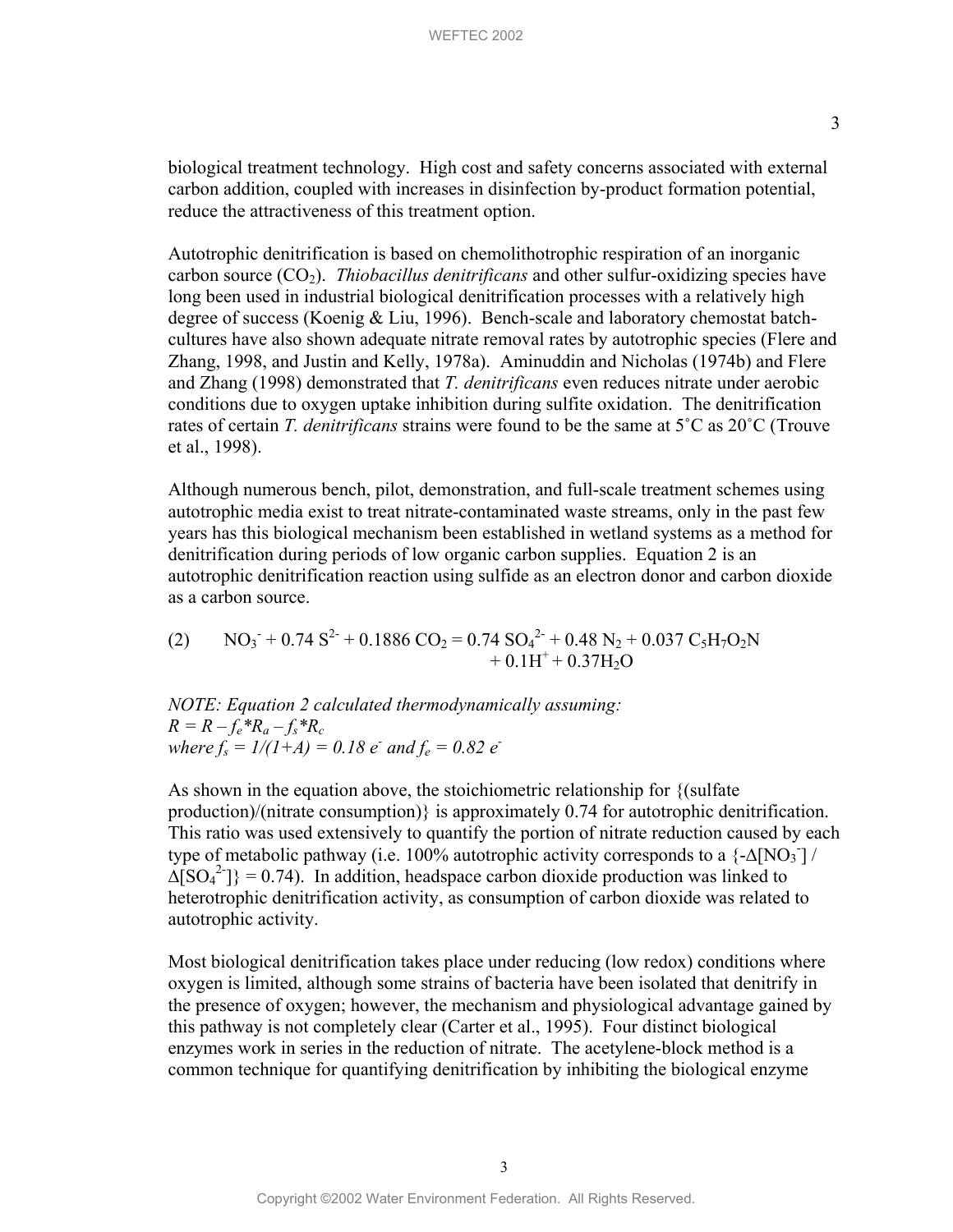## **Biological Denitrification Pathway**

| NO <sub>3</sub> (aq) | $\mathbf{NO}_{2\text{ (aq)}}$ | $NO_{(9)}$     | $N_2O_{(p)}$    | $N_{2(g)}$ |
|----------------------|-------------------------------|----------------|-----------------|------------|
| (nitrate)            | (nitrite)                     | (nitric oxide) | (nitrous oxide) | (nitrogen) |

that converts nitrous oxide to nitrogen gas in the final step. Acetylene is generally accepted to block nitrous oxide reduction by all denitrifying organisms, but the enzyme system for autotrophic organisms has not been researched extensively. Therefore, although the acetylene-block method has been proven effective for heterotrophic quantification of nitrate reduction (Kozub and Liehr, 1999), this method has not attempted to distinguish autotrophic from heterotrophic denitrification. Recovery of nitrous oxide in anaerobic serum bottles with 90-120% water-filled pore space when incubated for >1 day is often underachieved due to the delay in diffusion from sediments to the headspace (Aulakh & Doran, 1991). Sulfide has also been linked to the inhibition the nitrous oxide reduction at high concentrations. Nitrous oxide is considered a greenhouse gas 20 times as detrimental as carbon dioxide.

## **METHODOLOGY**

The Wetlands of Avondale, a 78-acre gravity-flow wetlands system in western Phoenix, AZ, was the primary source of microcosm materials used in this study. Avondale's wetland system, fully operational in August, 1999, receives Salt River Project (SRP) and Central Arizona Project (CAP) surface water supplies contaminated with irrigation runoff from surrounding agricultural land-use. A unique feature of the system is that nitrate is the major form of nitrogen entering the wetlands and is the only contaminant of concern. Inlet concentrations of nitrate varied between  $0.5$ -16 mg  $NO<sub>3</sub>$ -N/L. Vegetative islands compose approximately 28 acres (two 1-acre vegetative islands/wetland cell) of the 78 acre system. Three species of bulrush macrophytes comprise a majority of the plant biomass on the vegetative islands: *Scirpus perpus* (60%), *Scirpus americanas* (30%), and *Scirpus califonicas* (10%).

The Tres Rios Wetlands, a 14-acre demonstration system in western Phoenix, AZ, was also used in this study to compare the removal efficacy of different types of constructed wetlands systems. The Tres Rios Hayfield Site H1 used in this study received nitrified/denitrified effluent from the 91<sup>st</sup> Ave. Wastewater Treatment Plant in Tolleson, AZ. The Hayfield Site H1 (3 acres) is located on a former agricultural field consisting of five 9-meter deep zones which occupy approximately 20% of the total wetland area (80% shallow vegetation zones).

Wetland sediment for batch tests was obtained from soil cores using 1-inch diameter hidensity polyethylene tubes. Batch experiments were conducted using 165mL clear glass serum bottles (VWR) filled with wetland soil (20 g wet weight or  $5.07 \text{ cm}^2$  equivalent vegetative area), wetland water (80mL from Tres Rios Hayfield Site H1 or Avondale wetland cell 3), and purged with ultrapure nitrogen gas (Praxair). Each bottle was stoppered (blue septum, VWR) and sealed (aluminum caps, Wheaton). Wetland soil was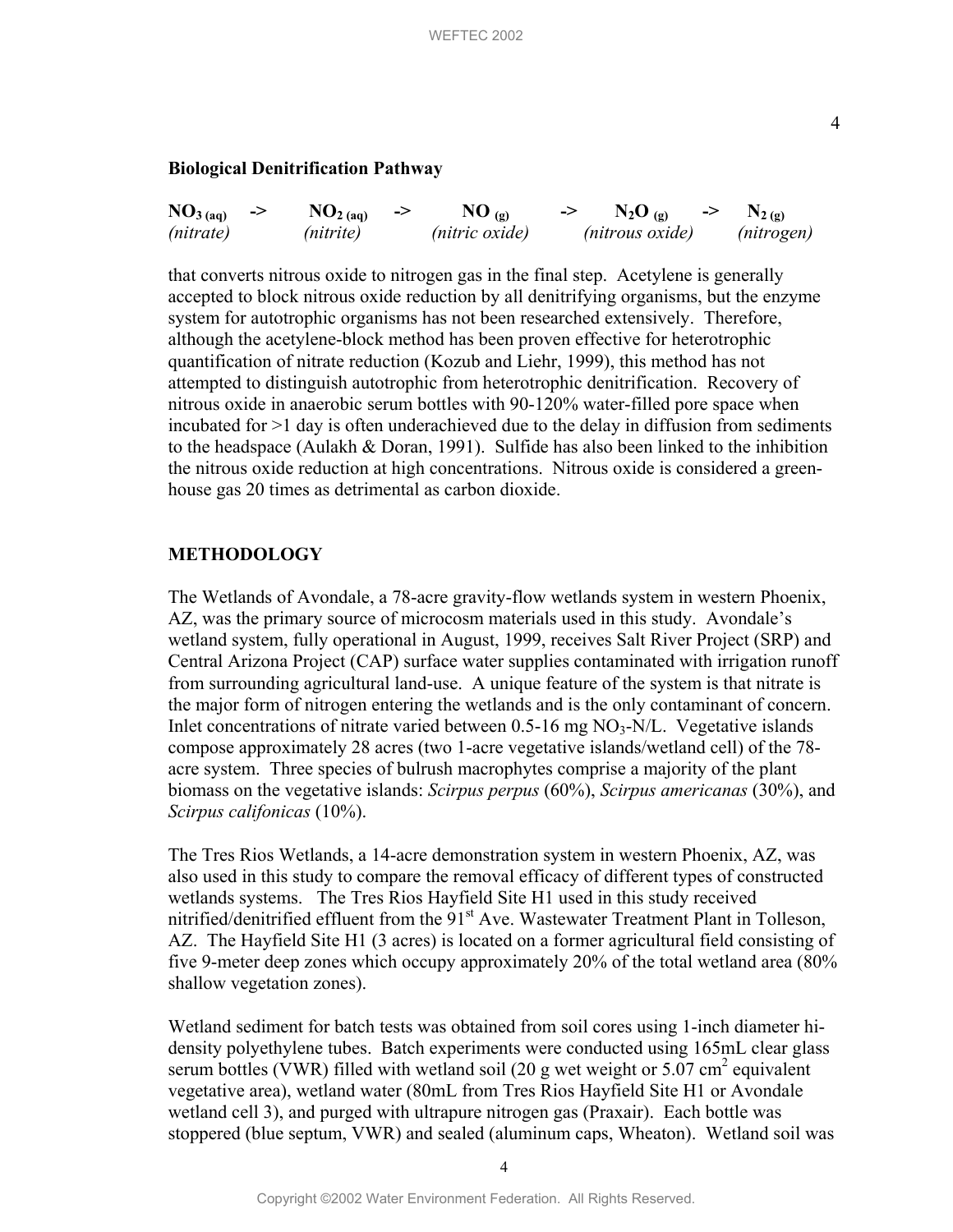applied by extruding 1" (2.54 cm) diameter sediment cores obtained from the east vegetative island of Avondale Wetland #3. Each core was extruded and a 2 cm-height core segment (10.1 cm<sup>3</sup> vol., 20 g wet weight) of soil was used for each batch test. Serum bottles were mixed on a table shaker in the dark to simulate field conditions. Periodically, 6 mL liquid aliquots were withdrawn, filtered, and analyzed by ion chromatography (Dionex 120) for chloride, sulfate, nitrite and nitrate. Each volume of liquid sampling volume was replaced with nitrogen gas to equilibrate headspace pressure in the serum bottle. Headspace analysis was performed using a 1000 uL gastight syringe (Hamilton) by withdrawing 700 uL from the headspace, replacing the withdrawn volume with nitrogen gas, and injecting 500 uL into a Gas Chromatograph (Gow Mac 580) for analysis of carbon dioxide, nitrogen, nitrous oxide, and methane.

Nitrate additions were performed to achieve initial aqueous concentrations of 2mM (Avondale batch tests) and 1.5 mM (Tres Rios batch tests). Electron donors added in particular batch experiments consisted of carbon sources glucose (1.6mM) or bulrush (2g chopped, cut, or oven-dried) and sulfur sources in the form of sulfide (1.6 mM). At the Wetlands of Avondale, the top 0-2 cm depth of sediment cores generally consisted of a sandy, sparse plant detritus layer composed of decaying plant stems and roots, the 2-4 cm layer was consistently a black, organic-rich sand, and 4-6 cm layer was a generally a inorganic brown sand. Sediment conditions were consistent for the 6 months of sampling. Plant material for macrophyte experiments was bulrush indigenous to Avondale wetland island 3 (east). Plant material consisted of a 50/50 mixture by mass of dormant (brown) and growing (green) bulrush from between 1'-2' above the stalk base. Plant material was divided into three categories: 1) sterile (oven-dried bulrushes  $\omega$  105 C for 24 hours, chopped to <1 cm length brown segments) 2) chopped (fresh bulrushes chopped 1'-2' above the stalk base to <1 cm length white/green segments) 3) cut (fresh bulrushes cut 1'-2' above the stalk base into >3 cm white/green pieces). Enrichment of Avondale sediment in experiments was achieved by adding 1.6 mmol of nitrate every two days for 6 days (three additions) to enhance denitrifying populations present in the sediment and consume existing electron donor supplies. Concentrations of nitrate were monitored by ion chromatograph until stabilized. Acetylene was added to the headspace of specific experiments at a 10% (vol:vol) concentration to block reduction of  $N_2$ 0 to  $N_2$ . Sediment from the Tres Rios Wetlands was obtained from 0-5 cm depth of deep zone 5 from the Hayfield Site H1 (Tolleson, AZ). Each serum bottle was filled with 20 g of the black, organic-rich composite soil mixture. Sterilized soil for the abiotic batch experiment was produced via autoclave 3 hours daily for 3 consecutive days. Deionized nanopure water was used for sterile water in the abiotic batch experiment. The headspace was purged with air for the aerobic batch test.

Additional batch experiments were performed using denitrifying sludge from the Globe, AZ wastewater treatment facility to compare growth kinetics and evaluate denitrification mechanisms. The Globe facility is a sequencing batch reactor treating casino wasteflows of 100,000 gallons/day.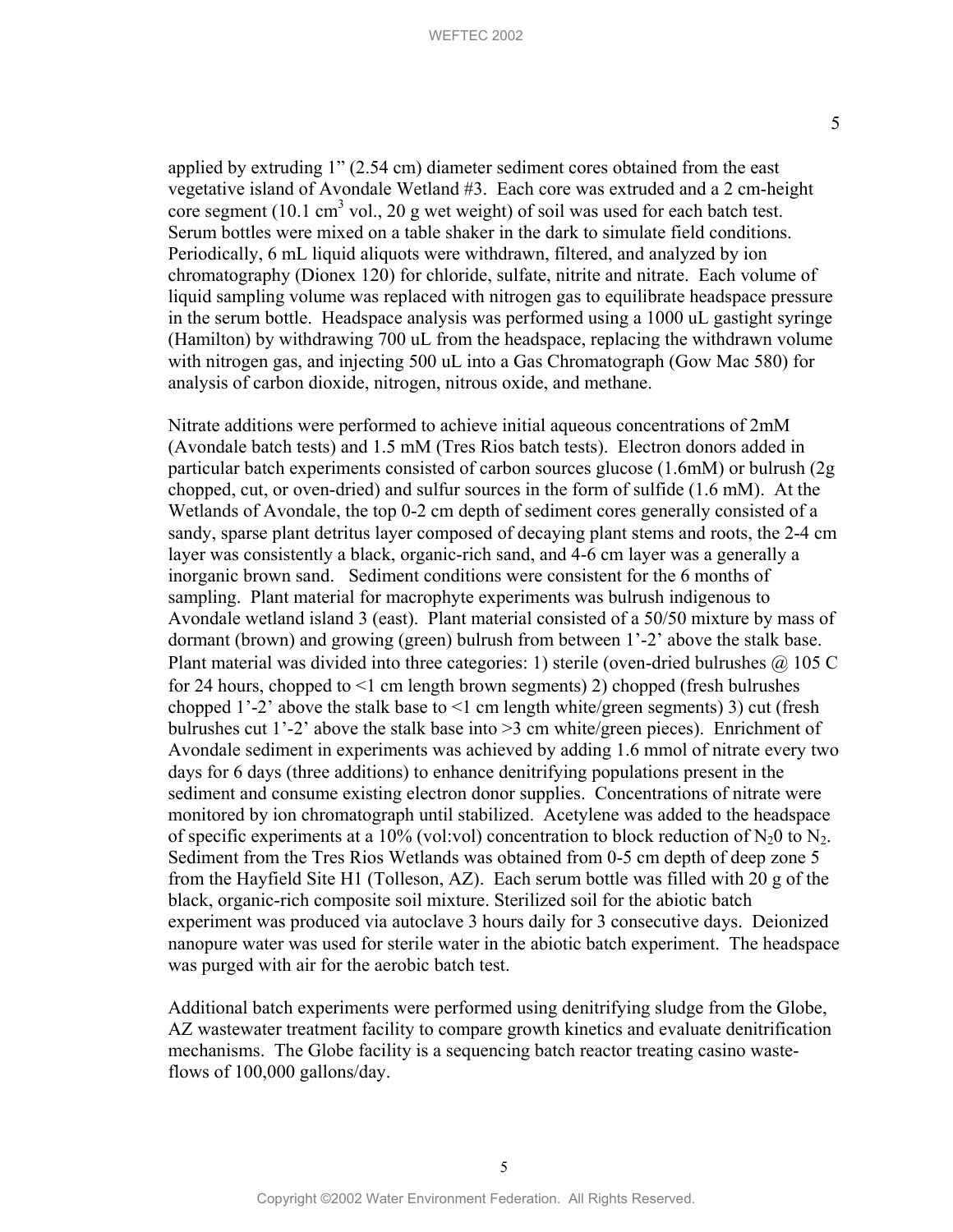### **RESULTS AND DISCUSSION**

Triplicate mean nitrate plus nitrite (NOx) and sulfate concentrations versus time are displayed in Figure 1 for experiments containing wetland water only amended with nitrate. The denitrification rate obtained from the change in NOx concentration versus time was negligible, indicating bacteria populations in the water column were too low to significantly reduce nitrate. Subsequent denitrification rates were related to quantities of sediments and plant material only.



Wetland Water, 2 mM NO3- Triplicate Mean Conc. (mg as N/L) versus Time (hours)

 Figure 1. NOx (Nitrate+Nitrite) reduction and sulfate production in a nitrate amended experiment with Avondale wetland water only. Negligible denitrification activity was demonstrated, and rates of nitrate reduction in batch tests were associated with quantity of sediment and plants.

## *Effects of Electron Donors (Sulfide, Plants, and Soluble Carbon)* –

From the Wetlands of Avondale, 2-4 cm depth sediment cores were amended with nitrate only, nitrate plus sulfide, nitrate plus glucose and nitrate plus plant material that was finely chopped  $(1 \text{ cm length})$ . [Figure](#page-6-0) 2 displays mean aqueous NOx and sulfate concentrations versus time for triplicate nitrate-only amended control experiments. Sulfate is expressed in milligrams as nitrogen per liter to compare stoichiometrically with changes in nitrogen concentrations. The zero-order denitrification rate (13.6 kg N/acre\*day) for the nitrate-only amended sediment was similar to other such experiments (15.5-20.6 kg N/acre\*day). The {-∆NOx/∆SO4} ratio was relatively high (0.79), indicating autotrophic denitrification was the main mechanism for removal. [Figure 3](#page-7-0) shows the relative mean rates of denitirifcation versus time for the control and three electron donor experiments. Nitrate removal rates appeared to be linear (i.e. zero-order)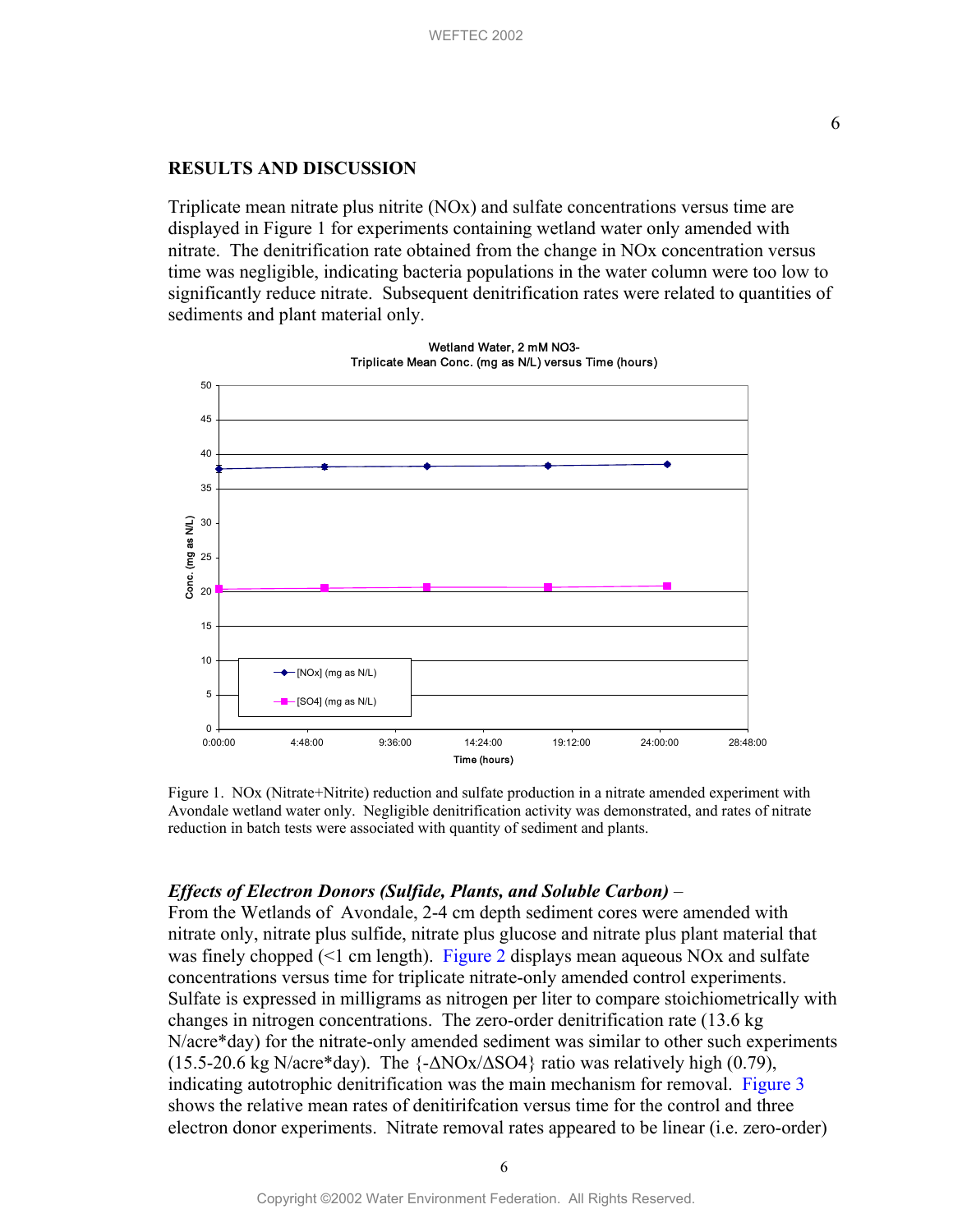<span id="page-6-0"></span>with time for nitrate only and nitrate plus sulfide experiments; however, the addition of plants and glucose produced non-linear plots. The addition of sulfide had an inhibitory effect on the total denitrification rate (6.72 kg N/acre\*day) comparable to the nitrate only experiment at a depth of 2-4 cm. The addition of carbon, via glucose and chopped plant material, increased denitrification rates significantly (linear trendline equal to 18.7 and 24.8 kg N/acre\*day, respectively). The {-∆NOx/∆SO4} ratios decreased to 0.41 (glucose) and 0.27 (chopped plants) as autotrophic denitrification became less significant with the addition of carbon substrates.



Figure 2. NOx (Nitrate+Nitrite) reduction and sulfate production in a nitrate amended sediment experiment. The sulfate concentrations are expressed as nitrate based on the reducing equivalent of sulfide.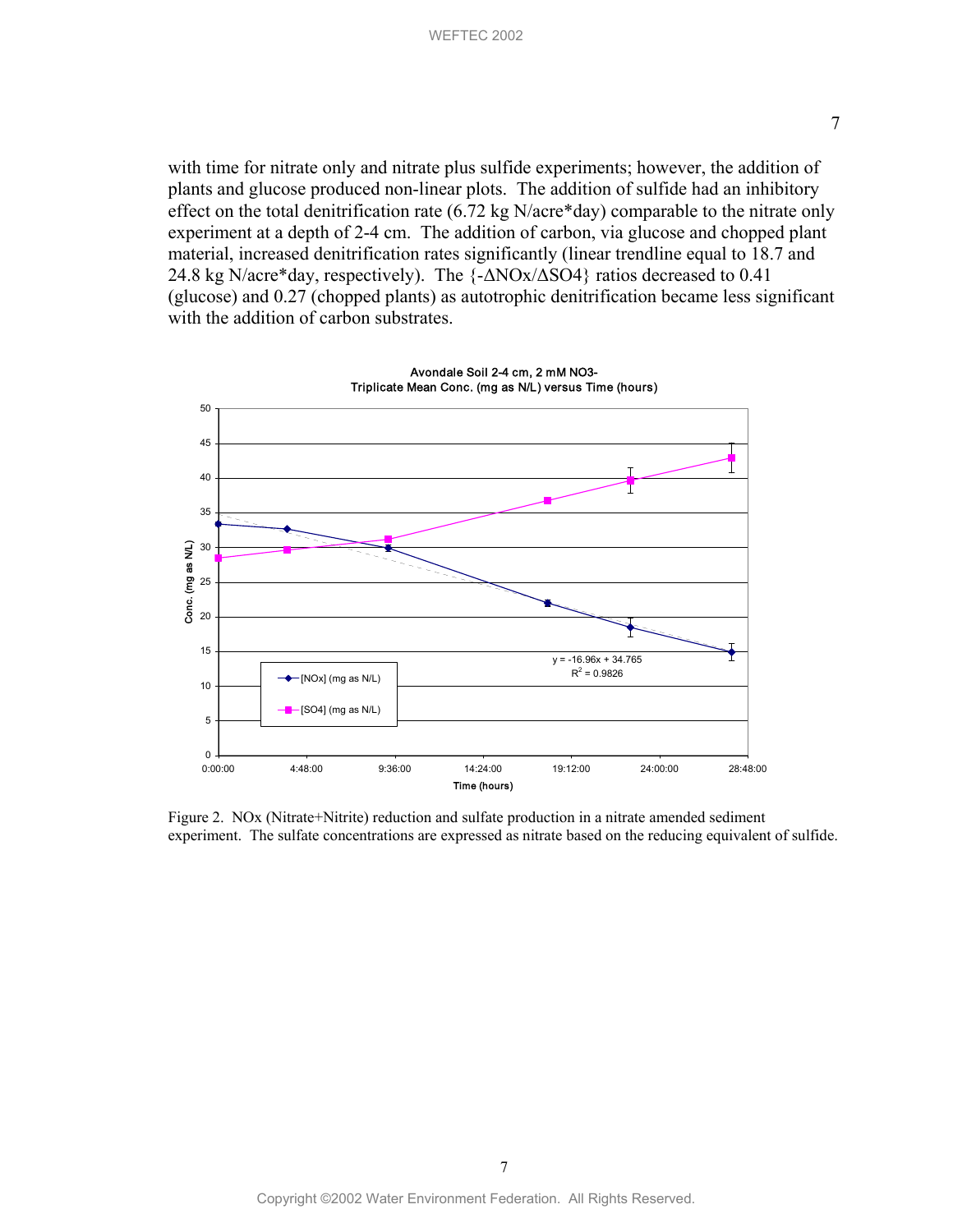<span id="page-7-0"></span>50.0 45.0 40.0 35.0 Conc. (mg as N/L) 30.0 Conc. (mg as N/L) 25.0 20.0 15.0 2mM NO3-, 1.6mM S(2-) 10.0 2mM NO3- 2mM NO3-, 1.6mM Glucose 5.0 2mM NO3-, 2g chopped plants 0.0 0:00:00 4:48:00 9:36:00 14:24:00 19:12:00 24:00:00 28:48:00 Time (hours)

Electron Donor Experiments: Triplicate Mean NOx Conc. (mg as N/L) versus Time (hours)

Figure 3. NOx (Nitrate+Nitrite) reduction versus time for sediment experiments amended with nitrate and electron donors sulfide, glucose, and chopped bulrush.

The increase in denitrification rates from the addition of carbon is not observed until after 12 hours and the reduction of nitrate as a function of time is non-linear. The non-linear increasing rate of denitrification is consistent with microbial growth. Since heterotrophic denitrifiers can have doubling times of less than 12 hours, heterotrophic microbial population could have more than doubled during the experiment resulting in significant growth. The linear decrease in nitrate concentration observed with nitrate only amended sediments was consistent with zero order kinetics and insignificant growth during the experiment. Since the nitrate concentrations are much higher than the half velocity constant for denitrification, the kinetics of nitrate utilization by the microorganisms should be zero-order throughout the experiment. Autotrophic microorganisms are relatively slow growing as compared to heterotrophs resulting in negligible growth during the experiment when autotrophic denitrification is the major mechanism. Chopped plant material increased denitrification rates more than glucose, indicating microorganism acclimation to plant material degradation products in the field.

Three experiments were performed on "enriched" sediment from the Wetlands of Avondale (nitrate fed to batch experiments containing sediment until denitrification no longer occurred) to isolate populations of 1) heterotrophs (glucose additions) 2) autotrophs (sulfide additions) and 3) combined heterotrophs and autotrophs (glucose and sulfide additions). Triplicate mean denitrification rates were 26 kg N/acre\*day for 1.6mM glucose amended experiments and 17.7 kg N/acre\*day for 1.6mM sulfideamended experiments. Thus, the substrate utilization rate of nitrate for autotrophs was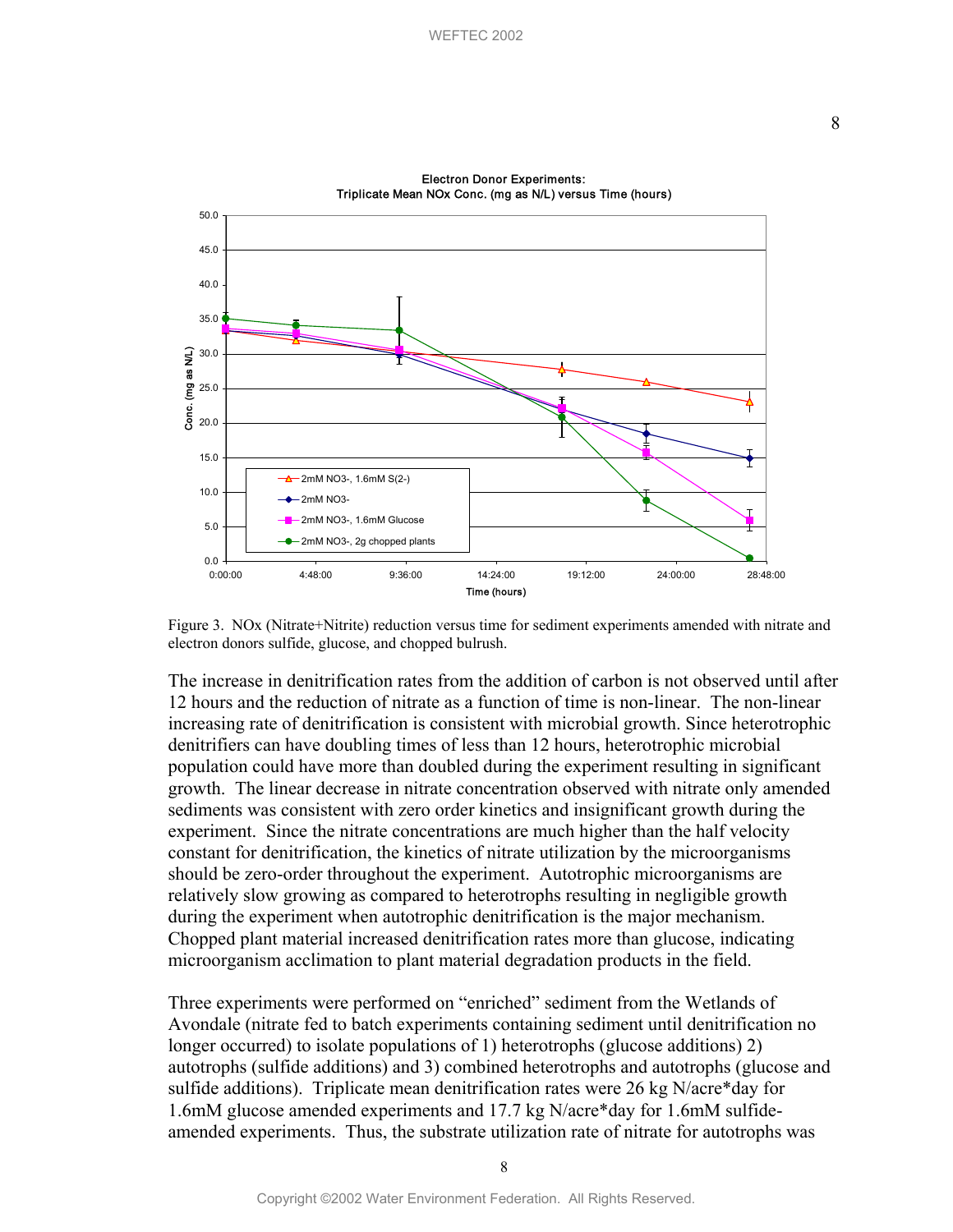68% of that for heterotrophs. Enriched sediment amended with 1.6 mM glucose and 1.6 mM sulfide resulted in a denitrification rate of 32.0 kg N/acre\*day, 73% of the summation of heterotrophic and autotrophic rates.

#### *Effects of Sediment Depth & Electron Donor Concentration*–

The effect of sediment depth was evaluated by extruding sediment cores from the Wetlands of Avondale and amending depths of 0-2 cm and 2-4 cm with nitrate and nitrate plus sulfide. Experiments containing sediment from the 4-6 cm depth produced relatively negligible rates of nitrate reduction as compared to the 0-4 cm depth region. Denitrification rates for nitrate-only amended experiments were 11.0 and 15.5 kg N/acre\*day for depths of 0-2 cm and 2-4 cm, respectively. Denitrification was mostly autotrophic for these batch tests based on molar ratios of nitrate reduction to sulfate production {-∆NOx/∆SO4} ranging between 0.48-0.62, signifying low carbon in the sediment. This experiment was performed September 16, 2000 when dissolved organic carbon in the field was low and field denitrification appeared to also be autotrophic, based on sulfate production. The sandy 0-2 cm depth layer likely displayed lower rates than the 2-4 cm depth due to lower quantities of electron donor, particularly sulfide in the soil matrix. When the 0-2 cm layer was amended with sulfide, however, denitrification rates increased to 17.1 kg N/acre\*day, indicating sufficient populations of autotrophs in the 0-2 cm layer were present without adequate electron donor supplies. The 2-4 cm depth layer of sediment amended with sulfide demonstrated decreased rates of denitrification (11.9 kg N/acre\*day) and the additional sulfide appeared inhibitory due to existing supplies of sulfide in the 2-4 cm layer. Sulfide, although necessary as an electron donor for sulfur-driven autotrophic microorganisms, has been shown to be inhibitory when present at high concentrations.

Concentrations of sulfide were increased to evaluate the inhibition effect of sulfide for enriched sediment experiments. Increases in sulfide concentrations to 4.8 mM and 8.0 mM decreased rates for autotrophic bacteria by 19% and 37%, respectively. Rates for combined autotrophs and heterotrophs increased by 9% and decreased by 43% when sulfide concentrations were increased to 4.8 mM and 8.0 mM, respectively. The pH in the enriched autotrophic experiments exceeded 10 when sulfide concentrations were increased to 4.8 mM which may have caused decreases in rates. Some carbonate buffering capacity was produced by heterotrophic denitrification which delayed the increase in pH for batch tests containing combined autotrophic and heterotrophic bacteria. [Figure 4 d](#page-9-0)isplays NOx concentration versus time for wetland sediment amended repeatedly with glucose and sulfide. A lag-phase was apparent for the triplicate enriched sediment containing combined heterotrophic and autotrophic denitrifiers prior to nitrate reduction. Interestingly, unlike the non-linear kinetics demonstrated for heterotrophic experiments, the sulfide plus glucose amended experiment produced zeroorder kinetics (see Figure 4). [Figure 5 d](#page-9-0)isplays triplicate mean NOx concentration versus time for denitrifying wastewater sludge amended with 1) glucose plus nitrate and 2) glucose and sulfide plus nitrate. Despite similar rates of denitrification for both sets of batch tests and zero-order kinetics, a similar lag-phase was evident.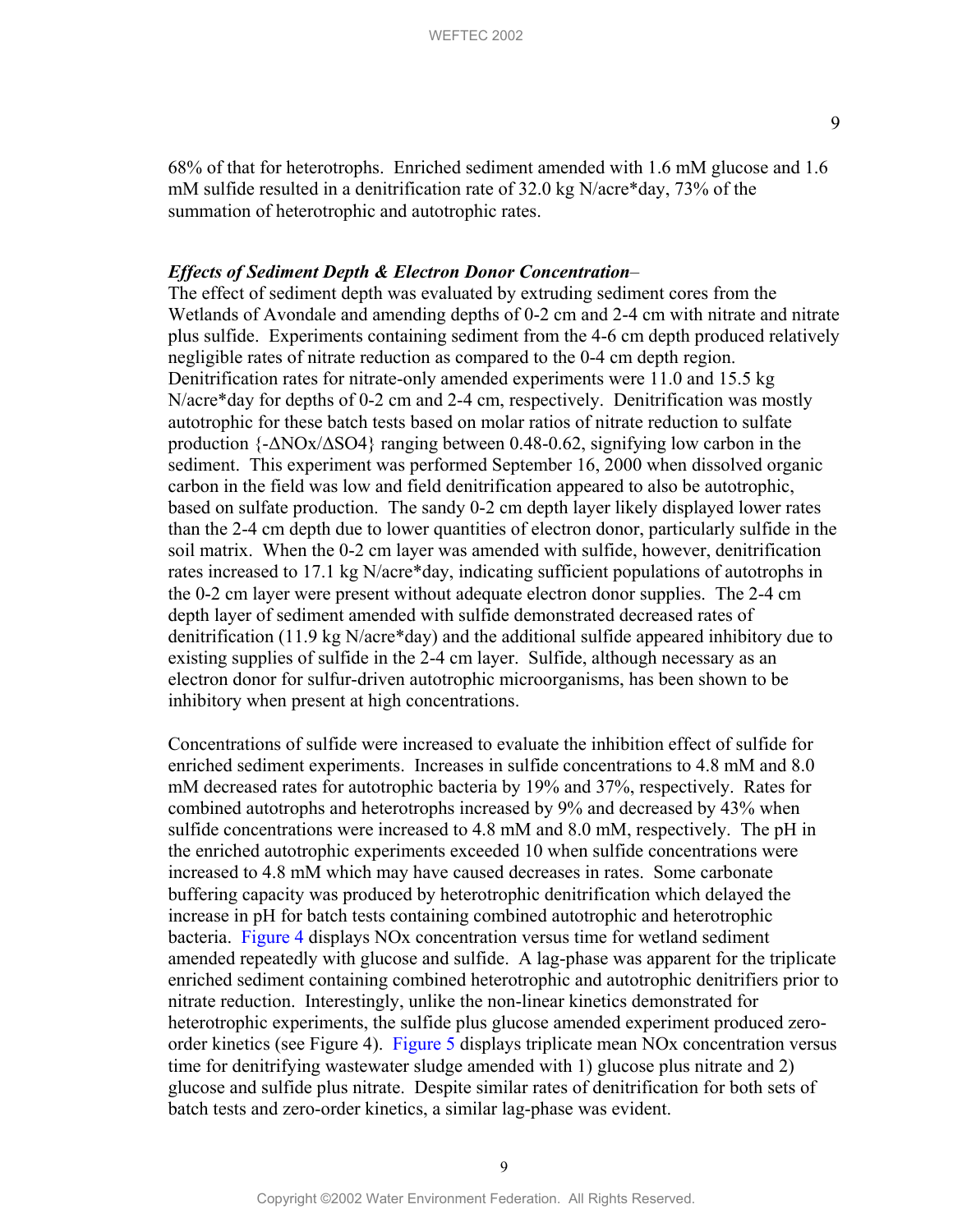<span id="page-9-0"></span>

Enriched Sediment, 2mM NO3-, 1.6mM Glucose, 4.8mM S2-

Figure 4. Triplicate mean NOx and sulfate concentration versus time for enriched sediment experiments with repeated additions of nitrate, sulfide, and glucose. A lag-phase prior to nitrate reduction is shown here believed to be caused by sulfide inhibition (initial sulfide concentration at time zero 4.8 mM).



NdeN Sludge, 2mM NO3-, 1.6mM Glucose, 1.6mM S2- Triplicate Mean Conc. (mg as N/L) versus Time (hours)

Figure 5. Triplicate mean NOx concentration versus time for denitrifying wastewater sludge. A lag-phase appears with the addition of 1.6 mM sulfide although zero-order denitrification rates are similar.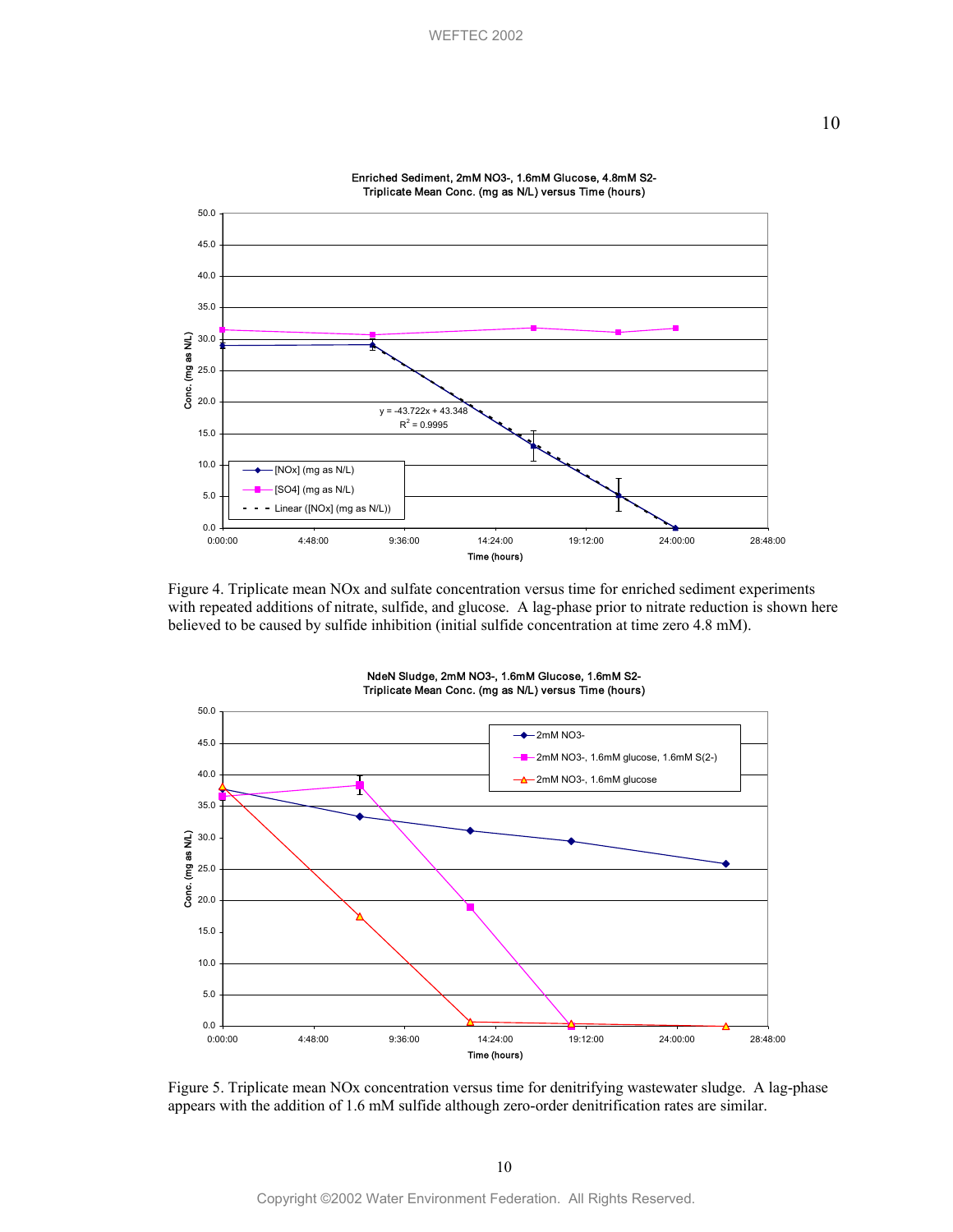## *Effect of Oxygen and Abiotic Conditions –*

Batch tests were done by amending sediments from the Tres Rios Wetlands with nitrate only and nitrate plus sulfide. Additional experiments were done using air instead of nitrogen gas for headspace and sediments sterilized by autoclaving. No abiotic reactions were observed with sterilized sediments as both nitrogen and sulfate concentrations did not change. When no nitrate was used to amend sediments, significant sulfate reduction (> 100 mg/L decrease) occurred indicating that there was ample organic carbon in the sediments (Figure 6).



Figure 6. Triplicate mean NOx and sulfate concentrations versus time for Tres Rios wetland sediment with no amendments. Significant sulfate reduction was demonstrated when nitrate concentrations were low, indicating electron equivalents being transferred from carbon to reduced sulfur.

The addition of nitrate-only resulted in a linear decrease in nitrate concentration, and sulfate production was observed as sulfides in the sediment were used for denitrification along with organic carbon. The addition of sulfide increased rates of denitrification by approximately 60%, verifying the presence of autotrophic denitrifiers. The use of air in the headspace resulted in denitrification rates almost identical as compared to the experiments using nitrogen gas with headspace. A relatively large increase in sulfate (> 150 mg/L) was observed and most likely aerobic sulfide oxidizing bacteria scavenged the available oxygen and maintained low redox conditions for denitrifying bacteria. In practice, aerobic sulfide oxidizers could provide a mechanism for maintaining low oxygen supplies in wetland sediments conducive to denitrification by either autotrophic or heterotrophic organisms even when bulk solution oxygen concentrations are high.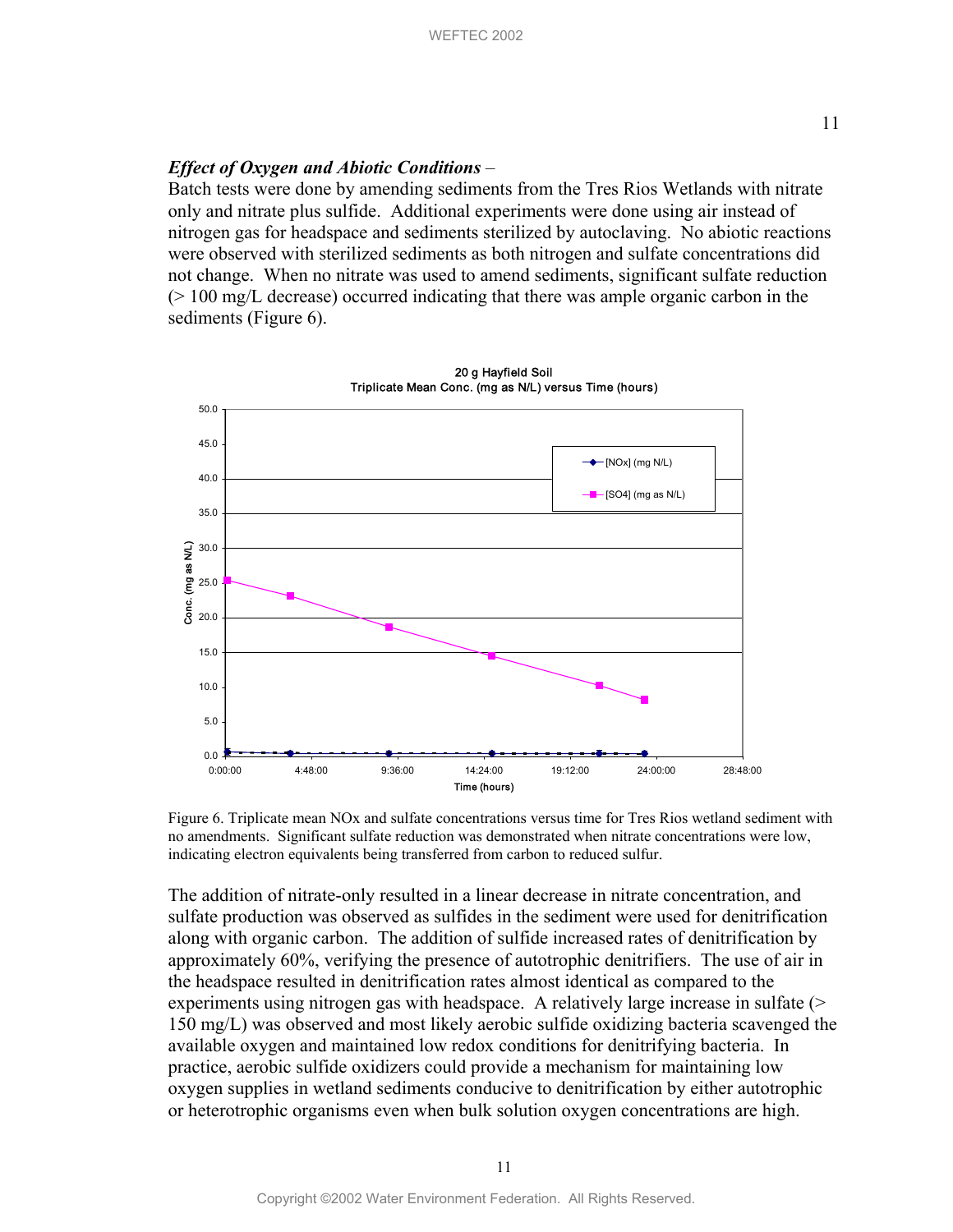

Air Headspace, 20 g Hayfield Soil, 1.5 mM NO3-, 1.2mM S(2-) Triplicate Mean Conc. (mg as N/L) versus Time (hours)

Figure 7. Triplicate mean NOx and sulfate concentrations versus time for Tres Rios wetland sediment amended with nitrate and headspace purged with air. Denitrification rates were comparable with nitrogen purged headspace. High increases in sulfate thought to be caused by aerobic sulfide oxidizing bacteria appeared to scavenge available oxygen in air headspace experiments.

#### *Effects of Plants: Microbial Attachment and Carbon Addition*

Batch experiments were done with Wetland of Avondale sediments at depths of 2-4 cm. Plant material was divided into three categories: 1) sterile (oven-dried bulrushes  $\omega$ ) 105*°*C for 24 hours, chopped to <1 cm length brown segments) 2) chopped (fresh bulrushes chopped 1'-2' above the stalk base to <1 cm length white/green segments) 3) cut (fresh bulrushes cut 1'-2' above the stalk base into >3 cm white/green pieces). An additional variable was inadvertently added as 2 of the 3 cut plant material triplicates experiments were greenish leafy bulrush segments taken approximately 2' above the bulrush stalk base; conversely, the remaining serum bottle consisted of a white/green bulrush segment from approximately 1' above the stalk base.

The plant material additions enhanced denitrification kinetics by increasing dissolved organic carbon supplies and by augmenting populations of microorganisms attached to wetland macrophyte[s. Table 1 d](#page-12-0)isplays dissolved organic carbon concentrations in batch experiments amended with the different variations of bulrush. Microbial populations in the bulk wetland water had essentially no effect on denitrification when wetland water was used as a control (see Figure 1). Thus, the denitrification activity by microorganisms attached to plant surfaces could be isolated when plants were added. The oven-dried plants were assumed to be microbially sterile in order to test the effect of organic carbon addition from plants solely.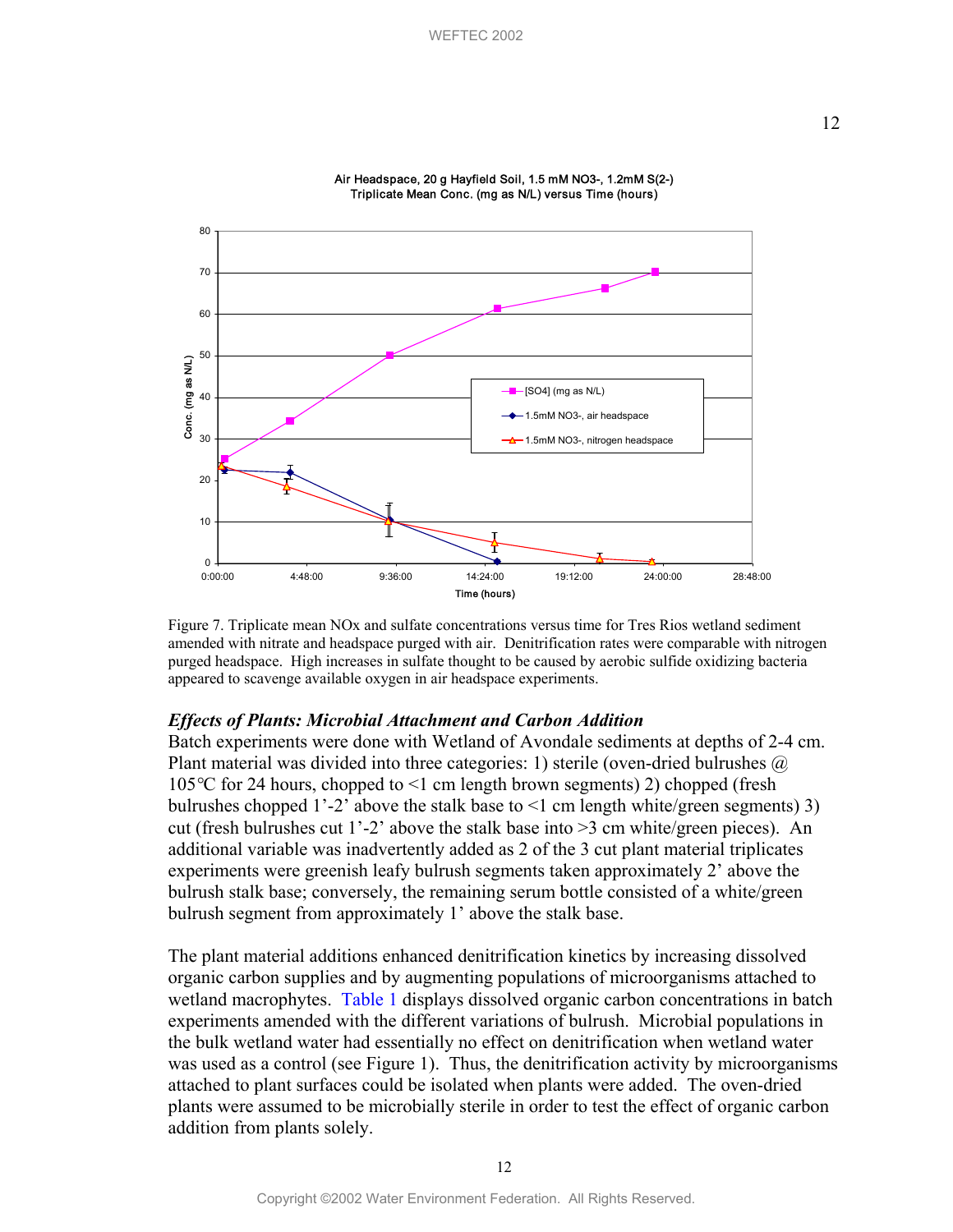13

<span id="page-12-0"></span>

| Table 1. Dissolved Organic Carbon Concentrations for Batch Tests with |  |  |  |
|-----------------------------------------------------------------------|--|--|--|
| <b>Bulrush Amendments</b>                                             |  |  |  |

| <b>Batch Test Components</b>                       | [DOC]<br>(mg/L) |  |  |
|----------------------------------------------------|-----------------|--|--|
| 80mL wetland water                                 | $2 (+/- 1)$     |  |  |
| 80mL wetland water, 20g wetland sediment           | $4 (+/- 1)$     |  |  |
| 80mL wetland water, 2g chopped fresh plants        | 55 $(+/- 20)$   |  |  |
| 80mL wetland water, 2g cut fresh plants            | $30 (+/- 5)$    |  |  |
| 80mL wetland water, 2g oven-dried plants (sterile) | $325 (+/- 75)$  |  |  |

Denitrification rates of wetland water with 2g chopped fresh plants yielded the highest rates of denitrification (linear trendline 25.0 kg N/acre\*day) due to relatively high carbon additions and attached microorganisms. The chopped plants released more aqueous carbon than the coarsely cut plants which yielded denitrification rates of 14.9 kg N/acre\*day. The location of the coarsely cut plant stalk used was varied inadvertently and affected denitrification rates significantly, as the stalk closest to the sediment yielded rates similar to finely chopped plants. The chopped sterile (or oven-dried) plants, yielded the lowest denitrification rate (12.8 kg N/acre\*day) likely due to low populations of living microorganisms even though the organic carbon concentration was extremely high.

Experiments were done consisting of 80mL wetland water, 20g wetland sediment, and plant material similar the experiments with no sediment. The addition of cut and chopped fresh bulrushes and sediment increased denitrification rates (linear trendline 31.9 - 34.2 kg N/acre\*day). The increase was not additive since the sediment alone had a rate of 20.6 kgN/acre-day. [Figure 8](#page-13-0) displays NOx concentration versus time for batch experiments with combinations of wetland water, sediment, bulrush, and sediment plus bulrush.

When plants were added alone, the reduction in nitrate concentration was highly nonlinear consistent with the growth of heterotrophs (Figure 8). Since the growth of heterotrophs will be limited by the concentration of organic carbon, increasing organic carbon concentrations increased the rate of growth and consequently, the apparent denitrification rate. The observed non-linear reduction in nitrate concentration was not as significant when sediments and plants were mixed together indicating a less heterotrophic growth.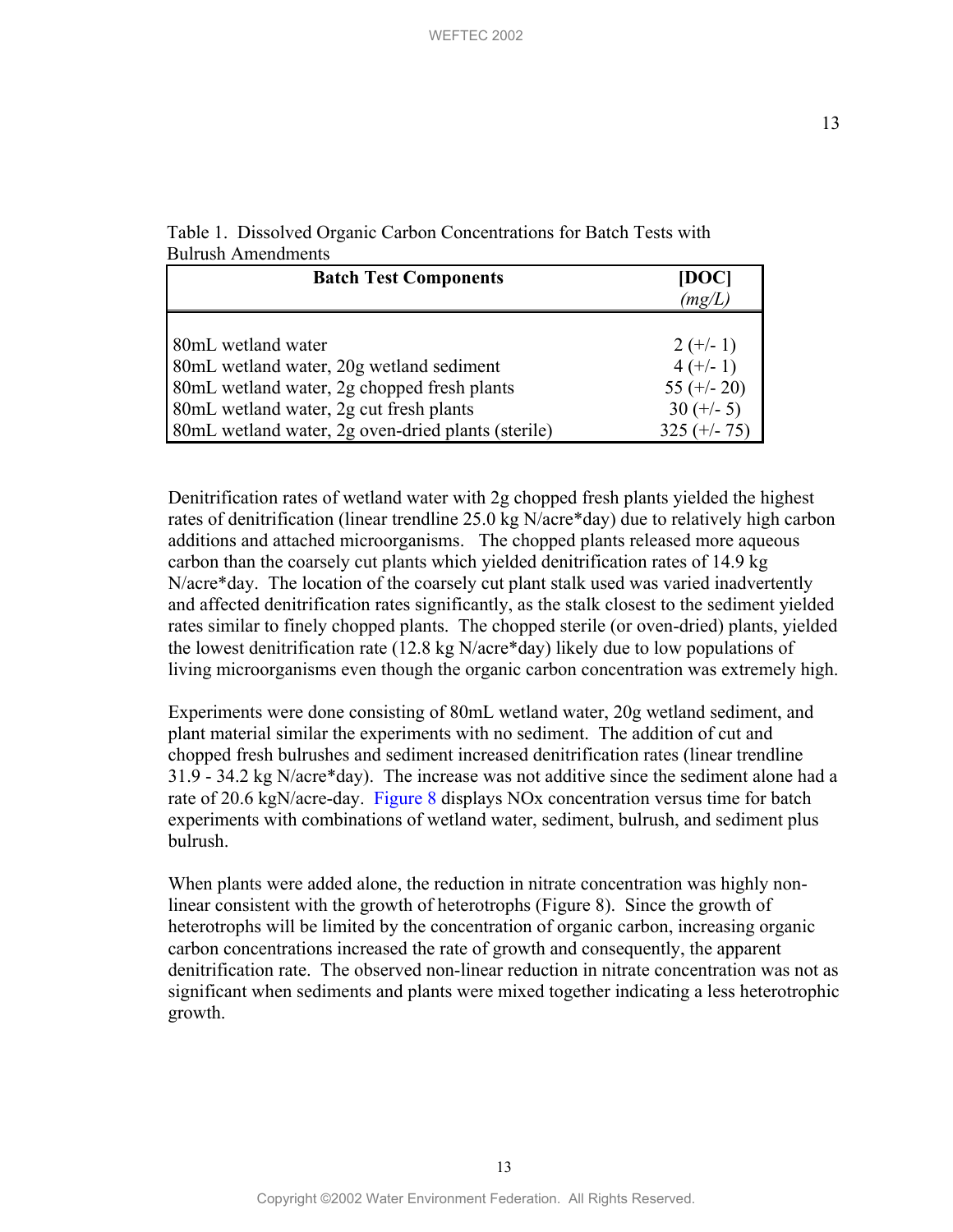<span id="page-13-0"></span>

Avondale Sediment and Bulrush Experiments Triplicate Mean [NOx] Conc. versus Time (hours)

Figure 8. Triplicate mean NOx concentration versus time for batch tests with sediment and chopped bulrush. Carbon addition via bulrush resulted in nitrate reduction consistent with microbial growth (i.e. non-linear). Denitrification rates were not increased substantially in the first 10 hours by bulrush-attached microbial populations.

## *Effect of Acetylene and Sulfide on Nitrous Oxide Production* -

Acetylene was added to block the transformation of nitrous oxide to nitrogen gas to determine if autotrophic denitrification would be impacted by acetylene. In addition, mixtures of glucose, nitrate, and sulfide with and without acetylene were tested. Acetylene had no impact on heterotrophic denitrification rates and linear increases in headspace  $CO<sub>2</sub>$  were observed as glucose was used as a carbon source for denitrification. The acetylene blocked nitrous oxide transformation as nitrate decreased linearly and nitrous oxide increased linearly.

Heterotrophic bacteria were first tested by using 1) denitrifying sludge and 2) wetland sediments where existing donors were exhausted prior to feeding bacteria with carbon. As stated previously, the effect of sulfide amendments with glucose resulted in a similar denitrification rate (65.8 kg N/acre\*day) for heterotrophic bacteria in sludge experiments to those with glucose only. However, sulfide blocked nitrous oxide reduction when no acetylene was used for both types of experiments (see [Figures](#page-14-0) 9 and [10\).](#page-15-0) The possibility for nitrous oxide production in wetland sediments where heterotrophic denitrification may take place in the presence of sulfide exists. Nitrous oxide production is of concern due to its potential as a greenhouse gas.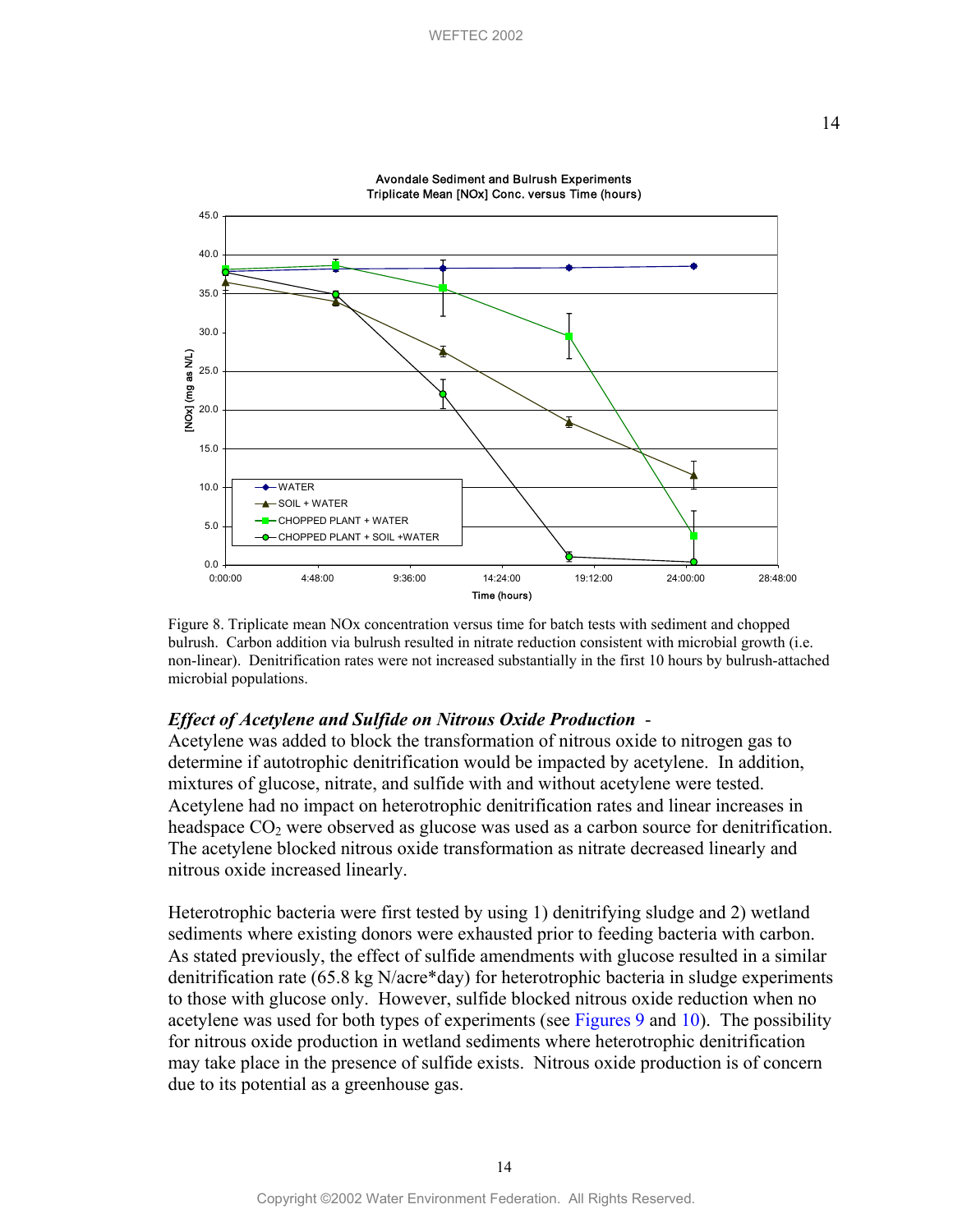<span id="page-14-0"></span>

NdeN Sludge, 2mM NO3-, 1.6mM Glucose, 1.6mM S2- Triplicate Mean Conc. (mg as N/L) versus Time (hours)

Figure 9. Triplicate mean liquid NOx and gaseous N2O concentration versus time for denitrifying sludge amended with combinations of glucose, sulfide, and acetylene. Acetylene did not effect rates of denitrification and produced nitrous oxide. The addition of sulfide also blocked nitrous oxide temporarily.

Autotrophic inhibition by acetylene was examined by amending sediments with nitrate in the presence of 10% acetylene gas. Figure 10 displays aqueous NOx concentration and gaseous nitrous oxide concentration for the acetylene-amended autotrophic experiment. Acetylene had no effect on autotrophic NOx reduction rates similar to heterotrophic denitrification and the acetylene "blocked" the transformation of nitrous oxide similar to heterotrophs. The enzyme system for autotrophic denitrifiers appeared to be similar to heterotrophs in that acetylene blocked the reductase enzyme, which converts nitrous oxide to nitrogen.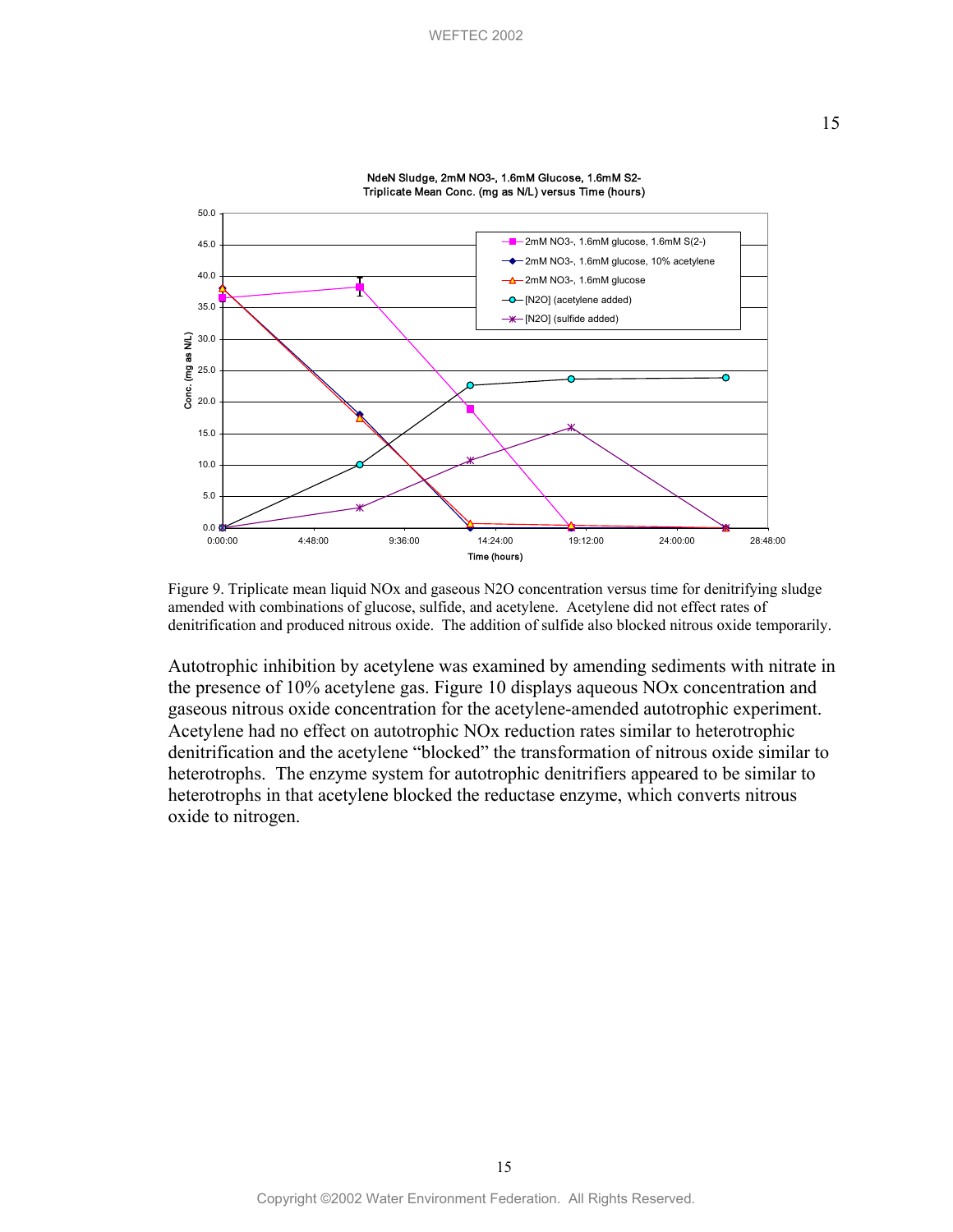<span id="page-15-0"></span>

Enriched Sediment 2-4 cm, 2mM NO3-, 1.6mM S(2-), 10% Acetylene Headspace Triplicate Mean Conc. (mg as N/L) versus Time (hours)

 Figure 10. Triplicate mean liquid NOx and gaseous N2O concentration versus time for enriched autotrophic wetland sediment amended with combinations of sulfide and acetylene. Acetylene blocked nitrous oxide for autotrophs similar to heterotrophic experiments signifying a similar enzyme system. Rates of denitrification for the acetylene-amended autotrophic experiment was comparable to the non-acetyleneamended batch test.

## **Conclusions**

- Abiotic reactions were negligible and sulfide appeared to be an important sink for molecular oxygen helping to maintain anoxic conditions in sediments.
- The majority of denitrification occurs in the top 4 cm of sediment and autotrophic denitrification plays an important role in wetland sediment denitrification.
- The addition of soluble organic carbon sources will result in the growth of heterophic denitrifiers resulting in apparent increases in denitrification rates.
- Plants have attached microorganisms; however, the addition of plants to sediments did not significantly increased denitrification rates.
- Sulfate reduction was demonstrated when no nitrate was present, showing evidence of sulfide production during periods of high organic carbon in sediments.
- Sulfide, a necessary electron donor for autotrophic denitrification, was shown to produce a lag-phase for heterotrophs and temporarily blocked nitrous oxide reduction.
- Acetylene did not influence denitrification rates and blocked the transformation of nitrous oxide for both autotrophic and heterotrophic denitrifiers.
- Denitrification rates and mechanisms were similar in a constructed wetlands receiving reclaimed water as compared to a constructed wetland receiving surface water contaminated with agricultural return flow.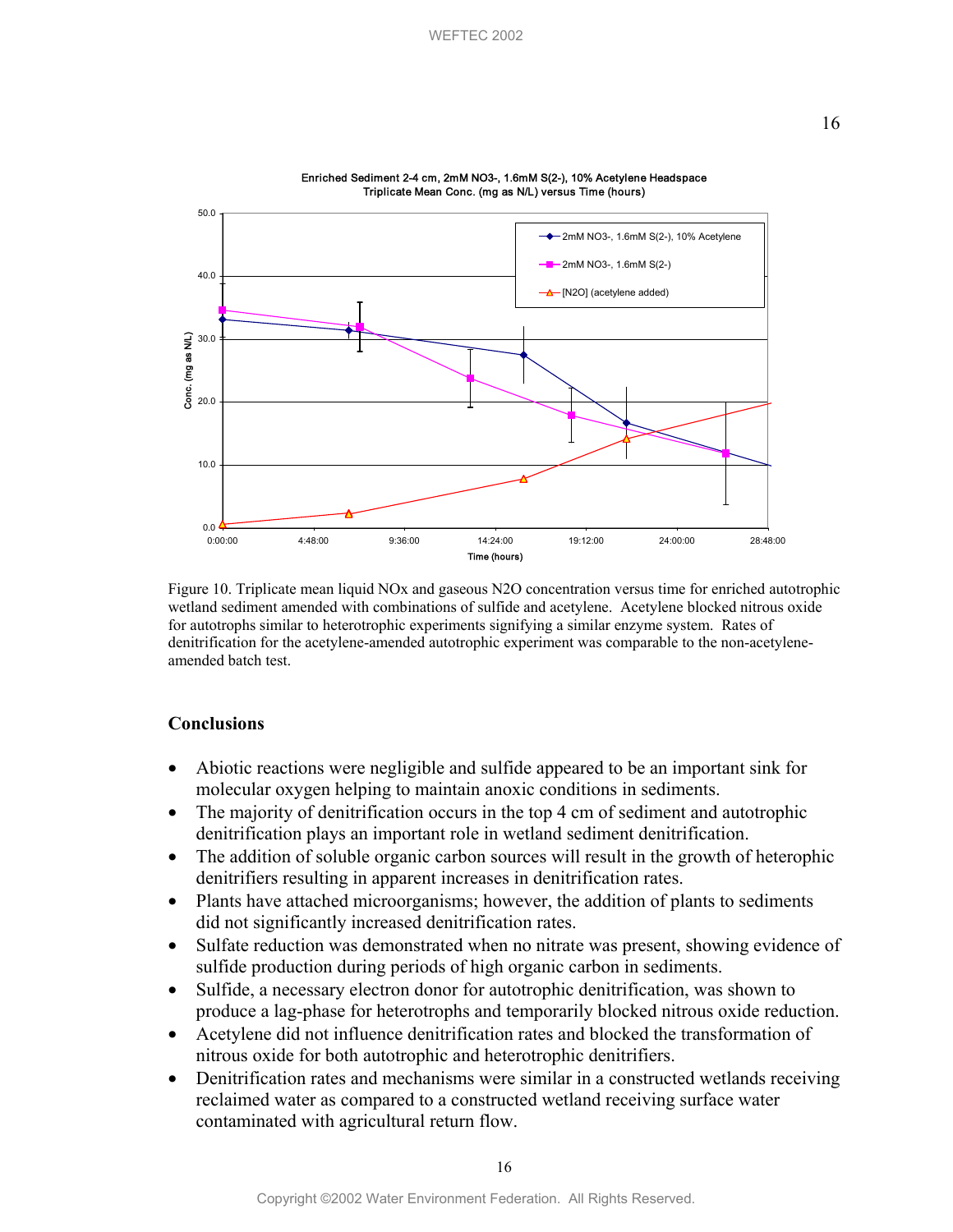#### **ACKNOWLEDGEMENTS**

**Credits.** Support for this research was provided by the Arizona Department of Water Resources and the City of Avondale, Arizona. The authors would like to thank Roland Wass for research analysis and his wetlands knowledge base.

**Authors.** Andrew Komor is an Associate Project Engineer with Pacific Advanced Civil Engineering, Inc. He received his M.S. from Arizona State University (ASU) in 2001 while working with co-author Dr. Peter Fox on wetlands research. Dr. Fox is Director for the National Center for Sustainable Water Supply and associate professor in the Department of Civil and Environmental Engineering at ASU. He received his doctorate from the University of Illinois. Correspondence should be addressed to Dr. Peter Fox, Department of Civil and Environmental Engineering Arizona State University MC875306 Tempe, AZ 85287-5306 480-965-1734 Fax: 480-965-0557 email: [peter.fox@asu.edu](mailto:peter.fox@asu.edu) 

#### **REFERENCES**

Aminuddin, M., Nicholas, D.J. (1973) Sulphide oxidation linked to the reduction of nitrate and nitrite in Thiobacillus denitrificans. *Biochemica et Biophysica Acta.* **325**:81-93.

Aminuddin, M., Nicholas, D.J. (1974a) An AMP-independent sulphite oxidase from Thiobacillus denitrificans: purification and properties. *Journal of General Microbiology.* **82**:103-113.

Aminuddin, M., Nicholas, D.J. (1974b) Electron transfer during sulphide and sulphite oxidation in Thiobacillus denitrificans. *Journal of General Microbiology.* **82**:115-123.

Aulakh, M.S., Doran, J.W. (1991) Effectiveness of acetylene inhibition of nitrous oxide reduction for measuring denitrification in soils of varying wetness*. Communication in Soil Science and Plant Analysis.*  **22** (1&2):11-21.

Burgoon, P.S. (1993) Oxidation of carbon and nitrogen in the root zone of emergent macrophytes grown in wetland microcosms. Ph.D. Dissertation, University of Florida, Gainesville.

Carter, P et al. (1995) Soil and sediment bacteria capable of aerobic nitrate respiration. *Applied and Environmental Microbiology.* **61** (8): 2852-2858.

Dahab, M.D. (1991) Nitrate treatment methods: an overview. NATO ASI Series, G30, Nitrate Contamination. Springer-Verlag, Berlin Heidelberg. 349-368.

Desimone, L.A., Howes, B.L. (1996) Denitrification and nitrogen transport in a coastal aquifer receiving wastewater discharge. *Environmental Science and Technology.* **30**:1152-1162.

Dorge, J. (1994) Modelling nitrogen transformations in freshwater wetlands. Estimating nitrogen retention and removal in natural wetlands in relation to their hydrology and nutrient loadings. *Ecological Modelling.* **75/76**: 409-420.

Flere, J.M., Zhang, T.C. (1998) Sulfur-based autotrophic denitrification pond systems for in-situ remediation of nitrate-contaminated surface water. *Water Science Technology.* **38** (1): 15-22.

Frederickson, J.K, Balkwill, D.L., Zachara, J.M., Li, S.-M. W. Brockman, F. J., Simmons, M. A., (1991). Physiological diversity and distributions of heterotrophic bacteria in deep Cretaceous sediments of the Atlantic coastal plain. *Applied and Environmental Microbiology* **57**:402-411.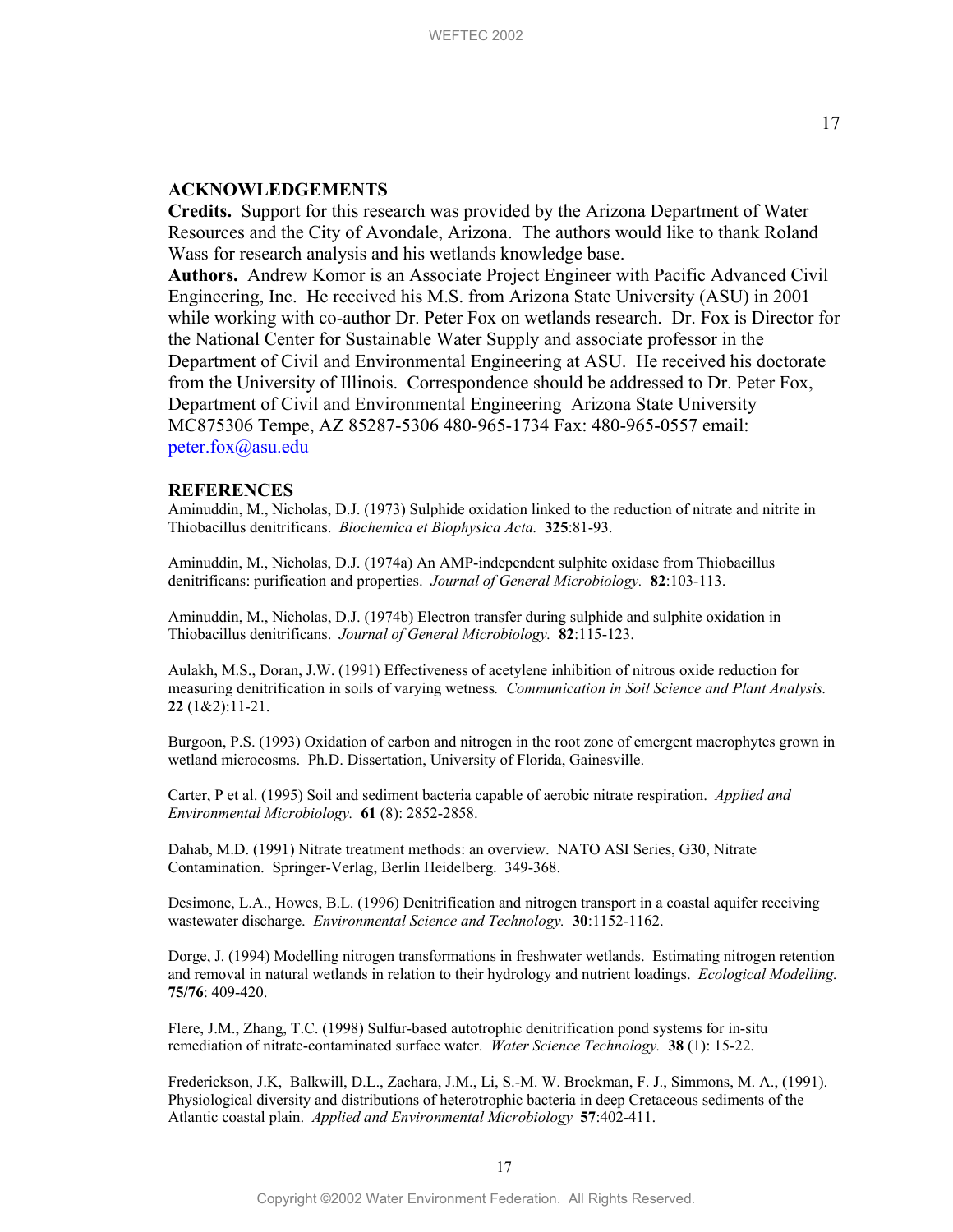Gale, P.M., Reddy, K.R., Graetz, D.A. (1993a) Nitrogen removal from reclaimed water applied to constructed and natural wetland microcosms. *Water Environment.* **65**: 162-168.

Gersberg, R.M., Elkins, B.V., Goldman, C.R. (1983) Nitrogen removal in artificial wetlands. *Water Research.* **17** (9): 1009-1014.

Gersberg, R.M., Elkins, B.V., Goldman, C.R. (1984) Use of artificial wetlands to remove nitrogen from wastewater. *Journal of the Water Pollution Control Federation.* **56**: 152-156.

Grady, C.P.L, Daigger, G., Lim, H.C. (1999) *Biological Wastewater Treatment*, 2nd Edition, Marcel Dekker, New York, New York.

Justin, P., Kelly, D.P. (1978a) Growth kinetics of Thiobacillus denitrificans in anaerobic and aerobic chemostat culture. *Journal of General Microbiology.* **107**: 123-130.

Justin, P., Kelly, D.P. (1978b) Metabolic changes in Thiobacillus denitrificans accompanying the transition from aerobic to anaerobic growth in continuous chemostat culture. *Journal of General Microbiology.* **107**: 131-137.

Kadlec, R.H., Knight, R.L. (1996) *Treatment Wetlands*. Boca Raton, FL: Lewis-CRC Press.

Koenig, A., Liu, L.H. (1996) Autotrophic denitrification of landfill leachate using elemental sulfur. *Water Science Technology*. **34** (5-6): 469-476.

Kozub, D.D., Liehr, S.K. (1999) Assessing denitrification rate limiting factors in a constructed wetland receiving landfill leachate. *Water Science Technology.* **40** (3): 75-82.

Martin, J., Reddy, K (1997) Interaction and spatial distribution of wetland nitrogen processes. *Ecological Modelling.* **105**: 1-21.

Nahar, S., Fox, P. (2000) Sulfur driven autotrophic denitrification in constructed wetlands. Water Environment Federation Technical Conference 2000, Anahiem, CA.

Reddy, K.R., Graetz, D.A. (1988) Carbon and nitrogen dynamics in wetland soils. The Ecology and Management of Wetlands. Croom Helm, London: D.D. Hook. 307-318.

Reddy, K.R., Patrick, W.H. (1984) Nitrogen transformations and loss in flooded soils and sediments. *CRC Critical Reviews in Environmental Control.* **13**: 273-309.

Trouve, C. et al. (1998) Denitrification by new strains of Thiobacillus denitrificans under non-standard physiochemical conditions. Effect of temperature, pH, and sulphur source. *Environmental Technology.* **19**: 601-610.

U.S. Environmental Protection Agency (1993) Nitrogen Control Manual. Office of Research and Development. EPA/625/R-93/010.

Wass, R. (1999) The occurrence of sulfur-driven autotrophic denitrification in demonstration scale treatment wetlands. Ph.D Dissertation. Arizona State University, Tempe, AZ.

Willems, H. et al. (1997) Nitrate removal in riparian wetland soils: effects of flow rate, temperature, nitrate concentration, and soil depth. *Water Resources.* **31** (4): 841-849.